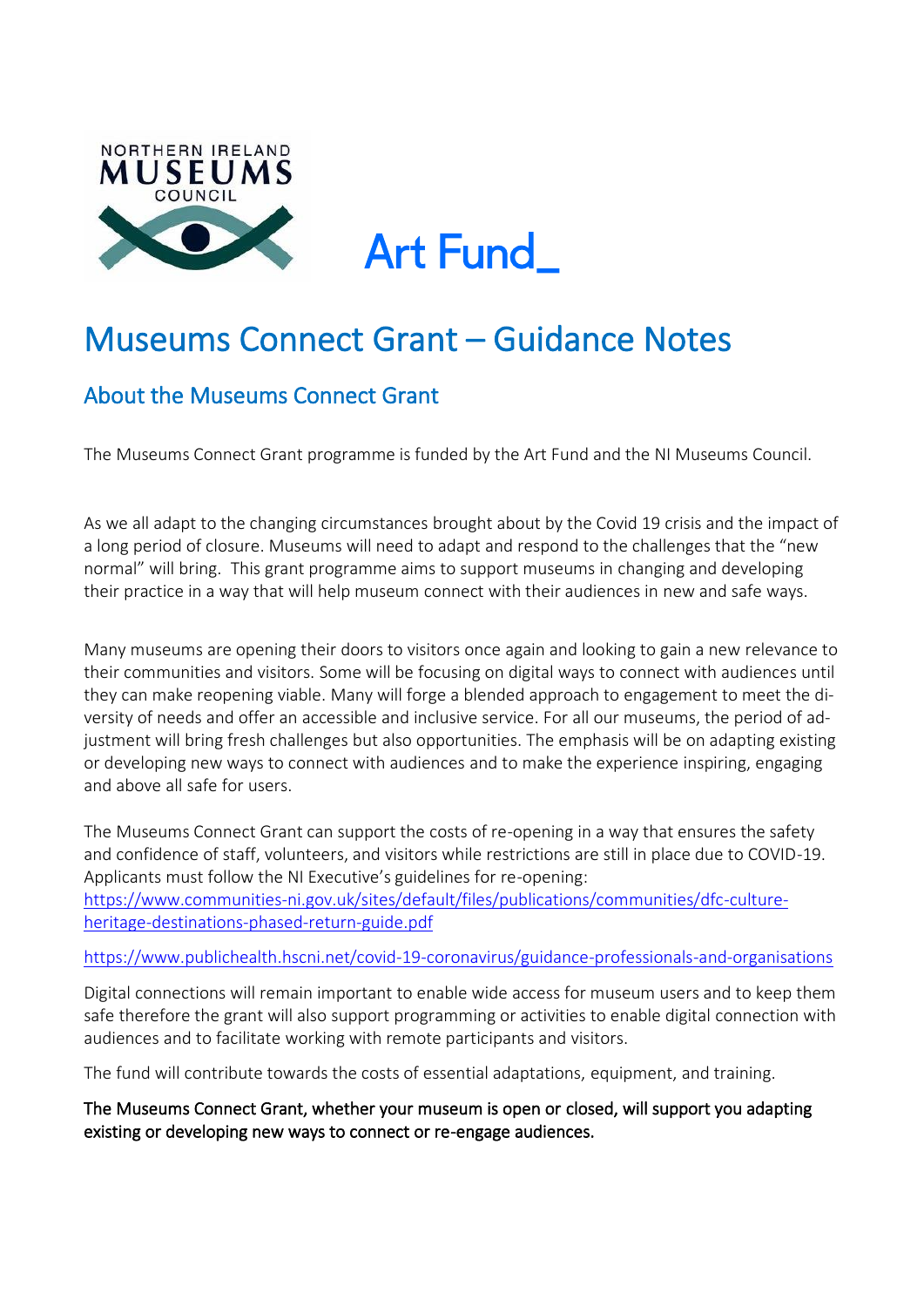# What the fund can cover

It is recognised there is a cost to:

- Opening safely and maintaining a re-opened venue
- Positioning your programming to meet the needs of returning visitors
- Connecting with audiences through adapted practice

#### This can cover (but is not limited to):

- Adapting existing, or developing new, ways to connect with your audiences
- Enhancing your online offering
- Equipment or materials to enable new ways of working and adapt to the "new normal"
- PPE for staff and volunteers in line with the NI Executive's Guidance
- Cleaning equipment and products
- Screens and barriers
- Signage
- Contactless payment technology
- Independent Health & Safety Assessments which comply with government guidelines
- Other equipment and materials necessary to comply with government guidelines
- Computer software (but not ongoing costs)/hardware/equipment
- Training for staff and volunteers

# What the fund does not cover

The fund will support essential requirements to re-open in compliance with government guidelines. The fund will not cover:

- Staff time
- Conservation of museum collections
- New displays, exhibitions, and interpretation
- Cost for any activity or expenditure that has already taken place; or a project that has already started
- Organisational debt

# Museums Connect Grant Priorities

This fund prioritises applications which clearly demonstrate that:

- Your project will enable your museum to connect with its audiences
- The items requested are **essential** to re-open your museum safely and in accordance with government guidelines (*please explain why you believe they are essential*)
- You have referenced government guidelines and other relevant information to inform the adaptations or changes you are planning (*specify the relevant guidance*)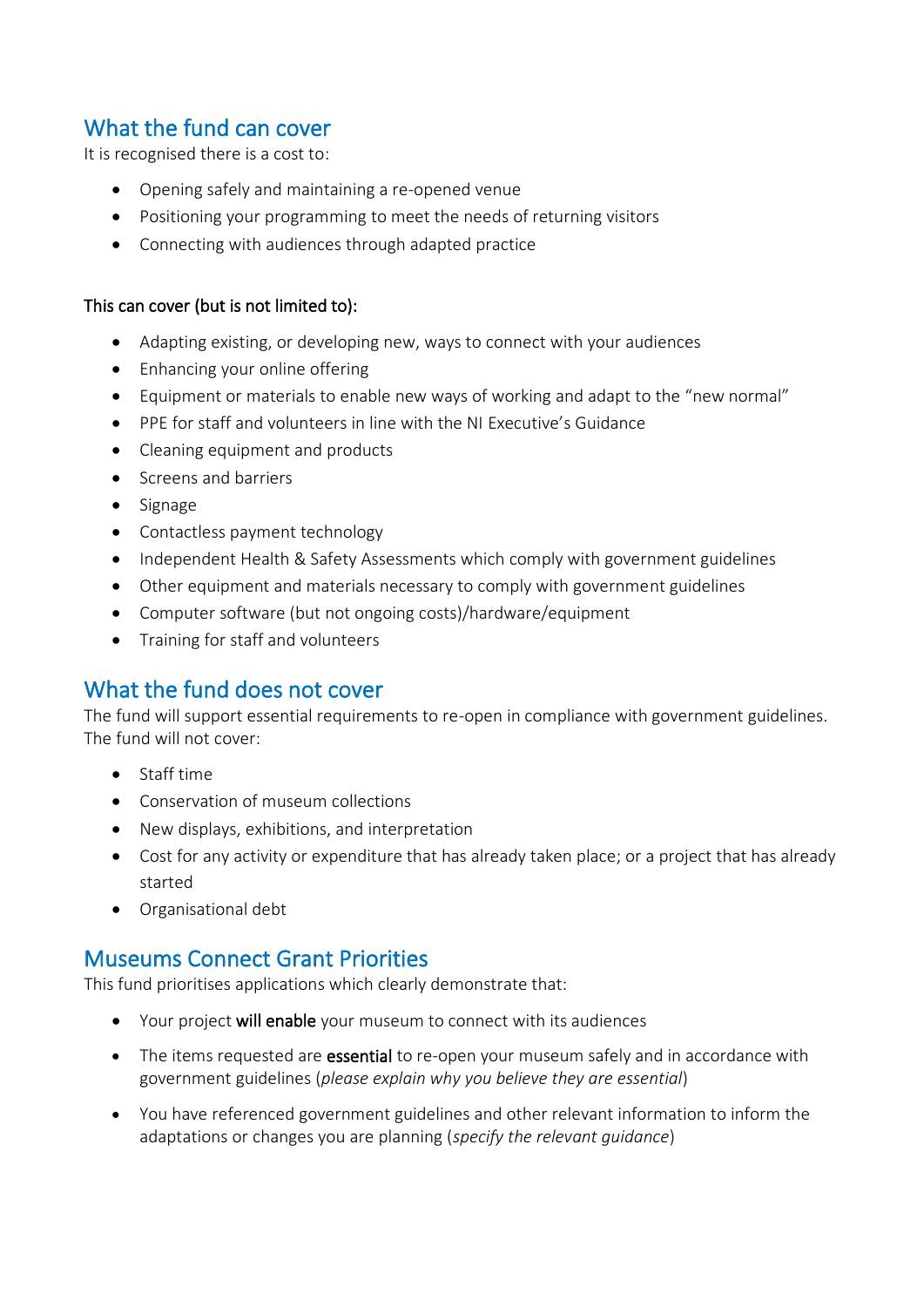• The equipment or quantities of items you are requesting are appropriate (*how did you determine the quantities; what are your annual visitor numbers)*

The responsibility lies with the applicant to clearly demonstrate how their application meets the priorities.

### Before you apply

It is advisable that you contact us before you make an application.

Please contact [devofficer@nimc.co.uk](mailto:devofficer@nimc.co.uk)

# How will we evaluate your application?

There are four questions in your application that will assessed and scored.

| <b>Assessment Scoring</b>                                                                                                                                                           | <b>Marks Available</b> |
|-------------------------------------------------------------------------------------------------------------------------------------------------------------------------------------|------------------------|
| Q3. What are your outcomes for this funded activity?                                                                                                                                | 35                     |
| Q4. Please outline how your project meets the priorities of<br>the Museums Connect Grant                                                                                            | 35                     |
| Q5. Please tell us what difference this funding would make<br>to your museum in the short-term?                                                                                     | 10                     |
| Q6. What are your museum's priorities for re-establishing<br>operations after Covid-19? How have you identified these<br>priorities and how does the funded activity support these? | 20                     |
| TOTAI                                                                                                                                                                               | 100                    |

# Who can apply to this fund?

Eligible organisations must be both:

- Accredited local museums in Northern Ireland
- Museum Members of the NI Museums Council

# Who cannot apply?

• Non-accredited museums

### Awards

Accredited museums can apply for up to £2,000. No match funding is required, but 10% of your overall cost would be appreciated. The Museum Connect Grant cannot cover VAT that can be reclaimed.

All costs must be identified clearly.

Northern Ireland Museums Council may offer to fund a portion of the costs requested.